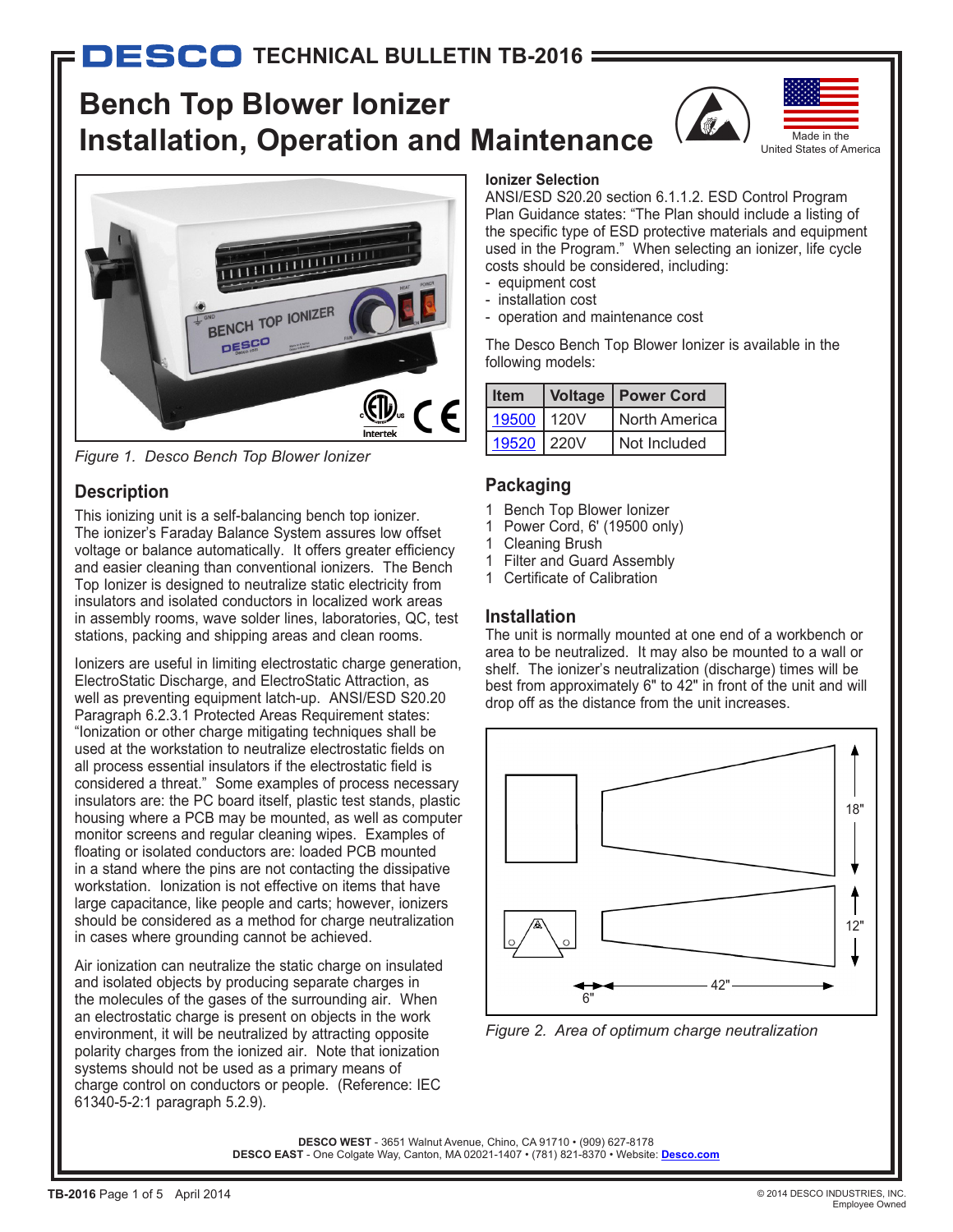Mount the unit in the desired position. You can bolt the stand to a wall or under a shelf as desired. For best results, the unit should be mounted so that no obstructions exist between the output area and the area to be neutralized.



*Figure 3. Wall or shelf mounting of the ionizer*

Set both front panel rocker switches in the "off" position.

Connect the IEC plug into the connector on the back panel of the ionizer, press firmly to ensure that the cord is properly attached. Install the power cord into a properly grounded outlet. The ionizer must be grounded for proper operation. Desco recommends the [19219](http://www.desco.com/DescoCatalog/TestingMeasurementEquipment/ContinuousMonitors/GroundHubContinuousMonitor/19219/) Ground Hub Continuous Monitor or **98132** AC Outlet Analyzer to check the ground.

## **Operation**

Turn on the power switch and adjust fan speed for the desired air flow. Higher air flow will result in a faster neutralization rate.

Aim the unit so that the maximum airflow is directed at the items or area to be neutralized.

The left rocker switch turns on a heater which will raise the temperature of the output air to about 10°F above ambient. The heater is only to offset the chill factor of the moving air. It is not intended to warm the workstation.

If the ionizer is used in a manner not specified by the manufacturer, the protection provided by the ionizer may be impaired.

## **Maintenance**

"As with all ionizers, periodic maintenance will be needed to provide optimum performance." (Reference: IEC 61340-5-2:1 paragraph 5.2.9).

The frequency of monitoring ionizers really depends on how and where they are used. Since the majority of them use a fan to transport the ions to the working area, the cleanliness of the air directly affects their performance over time and how often the emitters should be cleaned.

EIA-625 recommends checking ionizers every 6 months, but this may not be suitable for many programs particularly since an out-of-balance may exist for months before it is checked again. ANSI/ESD S20.20 section 6.1.3.1 Compliance Verification Plan Requirement states: "Test equipment shall be selected to make measurements of appropriate properties of the technical requirements that are incorporated into the ESD program plan." And section 6.1.3.2. Compliance Verification Plan Guidance states: "In addition to internal audits, external audits (Organization and supplier of ESDS items) should be performed to ensure compliance with planned requirements. Verifications should include routine checks of the Technical Requirements in the Plan. The frequency of verification checks should be based on the control item usage, its durability and associated risk of failure."

Under normal conditions, the ionizer will attract and accumulate dirt and dust (especially on the emitter electrodes). To maintain optimum performance, cleaning must be performed on a regular basis. The electrodes should be cleaned at least as often as indicated in the next section. However, more frequent cleaning may be required if used in environments with more contaminants.

#### **METHOD 1 (Every 6 months)**

The Bench Top Blower Ionizer comes with an easy-cleaning brush which should be stored in a convenient location. **Disconnect power to the ionizer.** Then slide the brush through the grill and across the electrodes several times to remove the dirt and dust.



*Figure 4. Cleaning the electrodes (method 1)*

#### **METHOD 2 (Annually)**

To remove heavier accumulations of dirt and dust, use clean, compressed air. **Disconnect power to the ionizer.** With one hand firmly on top of the ionizer, aim compressed air through the front grill, directly at the pins. A few passes back and forth with the nozzle is sufficient.



*Figure 5. Cleaning the electrodes (method 2)*

**DESCO WEST** - 3651 Walnut Avenue, Chino, CA 91710 • (909) 627-8178 **DESCO EAST** - One Colgate Way, Canton, MA 02021-1407 • (781) 821-8370 • Website: **[Desco.com](http://www.descoemit.com)**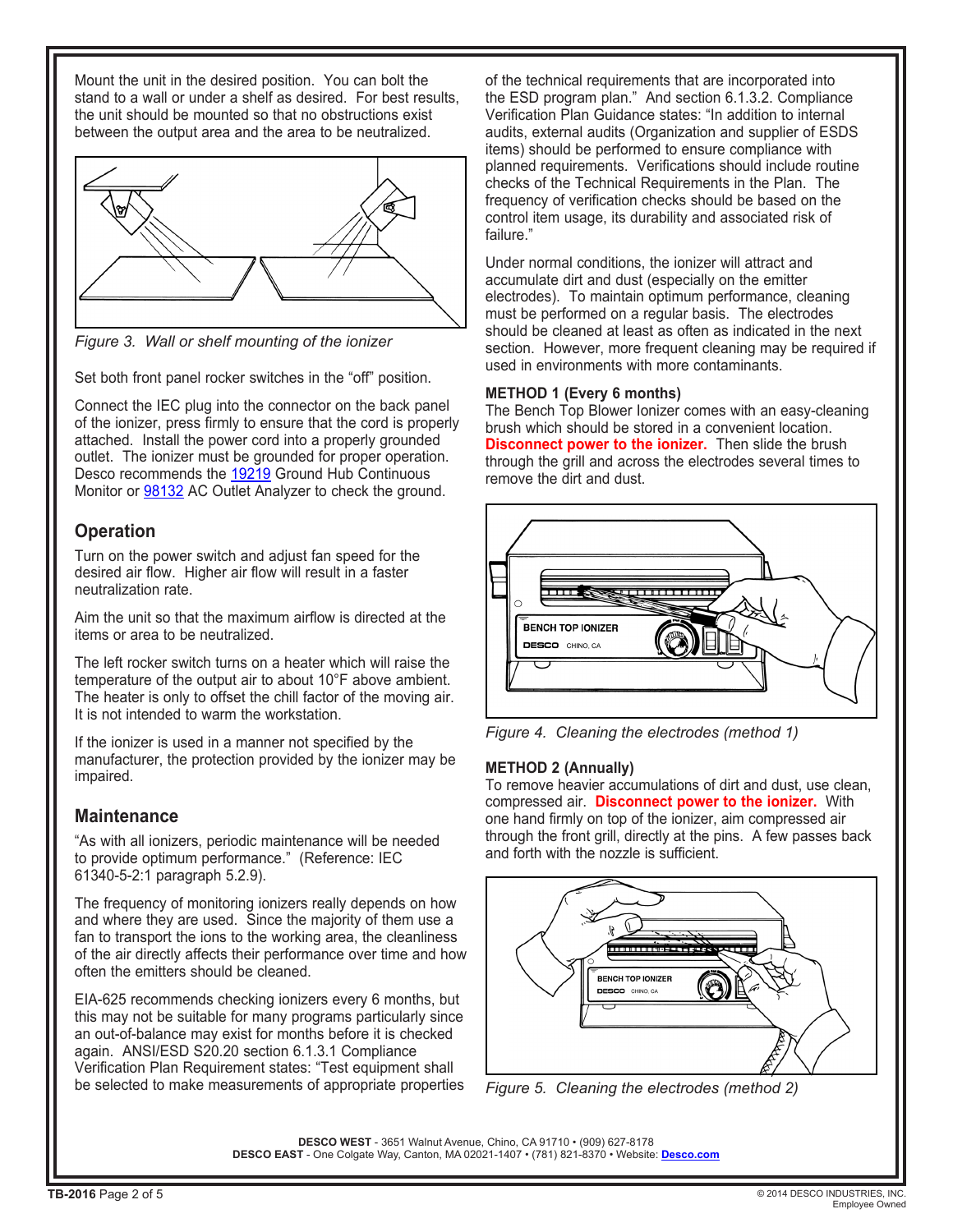#### **METHOD 3 (As needed in harsh environments)**

This cleaning method will remove all contaminants. Since this method requires direct contact with emitter electrodes, it is critical that the ionizer be unplugged before beginning this cleaning process. **Disconnect power to the ionizer.** Dampen the end of a non-linting cotton swab with isopropyl alcohol. **Alcohol is flammable. Extreme caution should be used when handling any flammable solvent.** Reaching carefully through the grill bars, gently wipe each electrode until clean. Avoid bending any electrodes. If any electrodes become dislodged, nudge them with the tail end of the cleaning brush until they remain no less than 1/4" from any object. **Wait 15 minutes for alcohol to evaporate before plugging in the ionizer.**



*Figure 6. Cleaning the electrodes (method 3)*

#### **Neutralization Efficiency (Decay Time)**

The comparative efficiency of bench top ionizers is determined by a standard test published by the ESD Association (Draft standard for the ionizer are shown in the following diagram. The performance of the ionizer was measured with the unit positioned at varying distances with the fan speed on high.

#### **ADJUSTMENT**

There are no user adjustable or serviceable parts inside the ionizer. Adjusting or dismantling your ionizer may create dangerous conditions and unauthorized modifications will void the product warranty. Servicing should be performed only at the factory, or by a technician trained in high voltage circuits. See warranty section for repair information.

## **THEORY OF OPERATION**

The Bench Top Blower Ionizer employs a safe non-nuclear AC ionization source. AC systems utilize emitter electrodes that are switched rapidly between positive and negative high voltage, usually at the power line frequency (50/60 Hz). The ionizer's unique Faraday Balance System monitors ion output and automatically adjusts the unit to reach an equilibrium at low offset voltage or balanced ion flow. The ionizer is designed to achieve balance under extreme conditions and is uniquely able to maintain balance in most any environment.

Ions are emitted in an efficient laminar flow. This reduces air turbulence and ion recombination, prolongs cleanliness and increases efficiency. The ionizer's unique tri-metallic ion emitter electrodes produce a high ion output for rapid charge dissipation.

The Bench Top Blower Ionizer is engineered for efficiency and durability, making this bench top ionizer highly dependable and cost effective.



*Figure 7. Components of the Faraday Balance System*

**DESCO WEST** - 3651 Walnut Avenue, Chino, CA 91710 • (909) 627-8178 **DESCO EAST** - One Colgate Way, Canton, MA 02021-1407 • (781) 821-8370 • Website: **[Desco.com](http://www.descoemit.com)**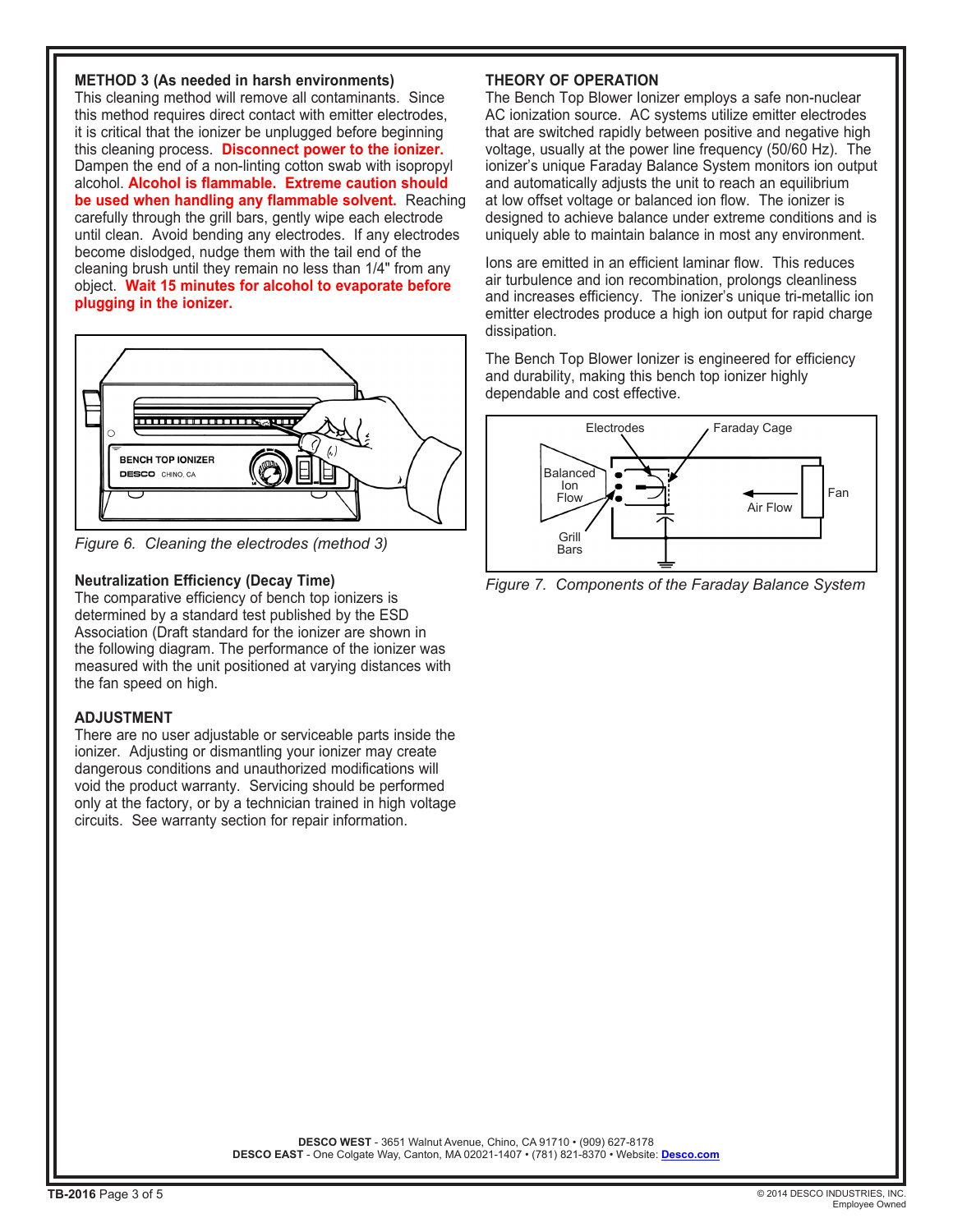# **Neutralization (Discharge) Times**

All data was taken with the fan speed set to high with the filter removed. All time measurements are in seconds.







TB-2016 Page 4 of 5 © 2014 DESCO INDUSTRIES, INC. Employee Owned